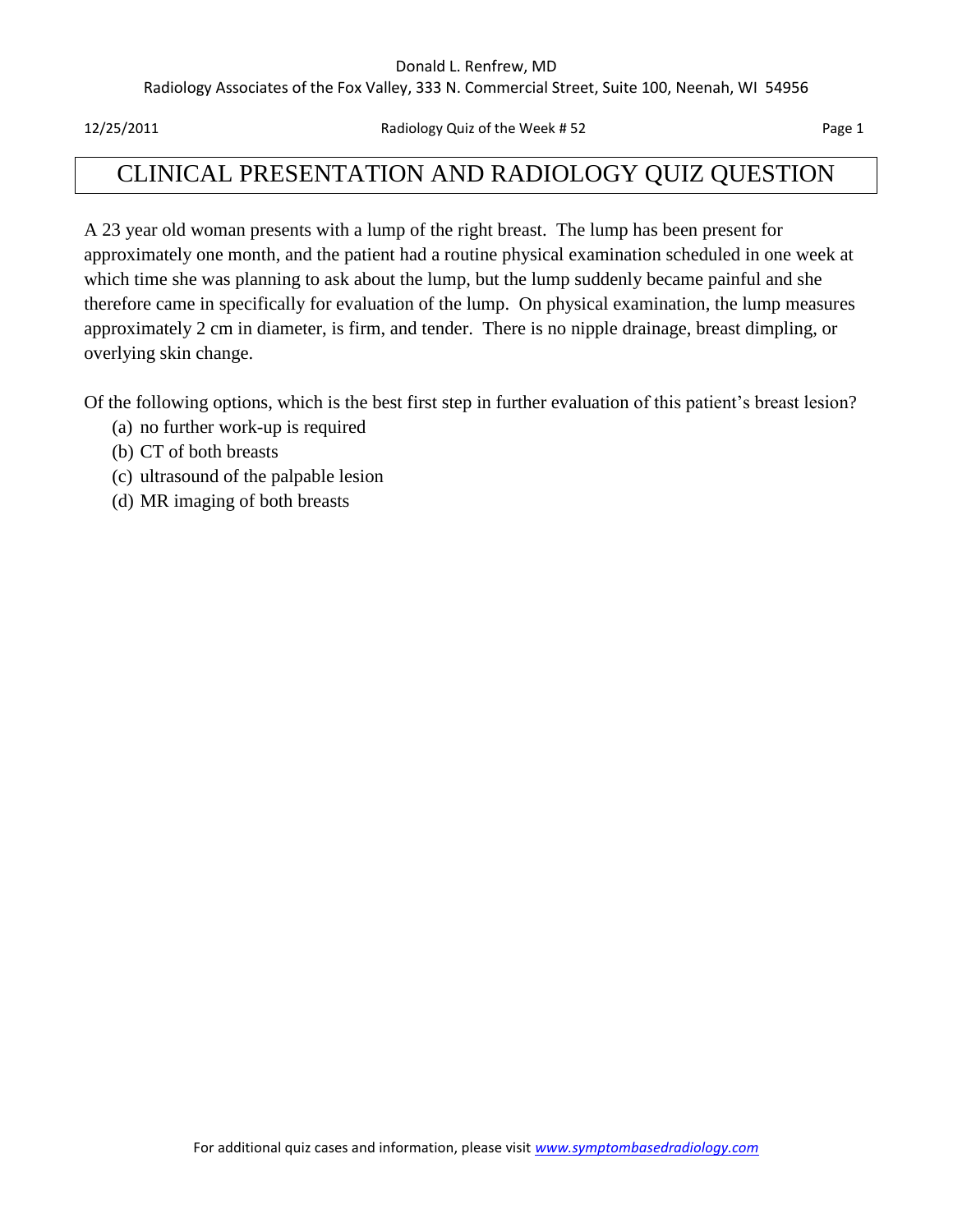## RADIOLOGY QUIZ QUESTION, ANSWER, AND EXPLANATION

A 23 year old woman presents with a lump of the right breast. The lump has been present for approximately one month, and the patient had a routine physical examination scheduled in one week at which time she was planning to ask about the lump, but the lump suddenly became painful and she therefore came in specifically for evaluation of the lump. On physical examination, the lump measures approximately 2 cm in diameter, is firm, and tender. There is no nipple drainage, breast dimpling, or overlying skin change.

Of the following options, which is the best first step in further evaluation of this patient's breast lesion?

- (a) no further work-up is required
- (b) CT of both breasts
- (c) ultrasound of the palpable lesion
- (d) MR imaging of both breasts

Answer: (c), ultrasound of the palpable lesion, is the correct response. New breast masses discovered on breast self-examination or during clinical breast examination should undergo further evaluation. The exact method of further evaluation varies depending on the local resources and preferences (see Radiology Quiz of the Week #50, Diagnostic Mammography I). Of the steps listed, ultrasound is the most reasonable alternative. Proceeding directly to biopsy (either fine needle aspiration or excisional biopsy) of the palpable lesion would probably also be a reasonable alternative, but this option is not listed.

As noted above, palpable lesions found on clinical breast exam need to be regarded with suspicion even if a diagnostic mammogram is negative; therefore, (a) is incorrect. CT of the breasts is rarely performed and is not indicated in this case, and (b) is incorrect. MR of the breasts is usually performed troubleshooting difficult cases or screening patients at extremely high risk for breast cancer, and is not the best first step in further evaluation, so (d) is incorrect.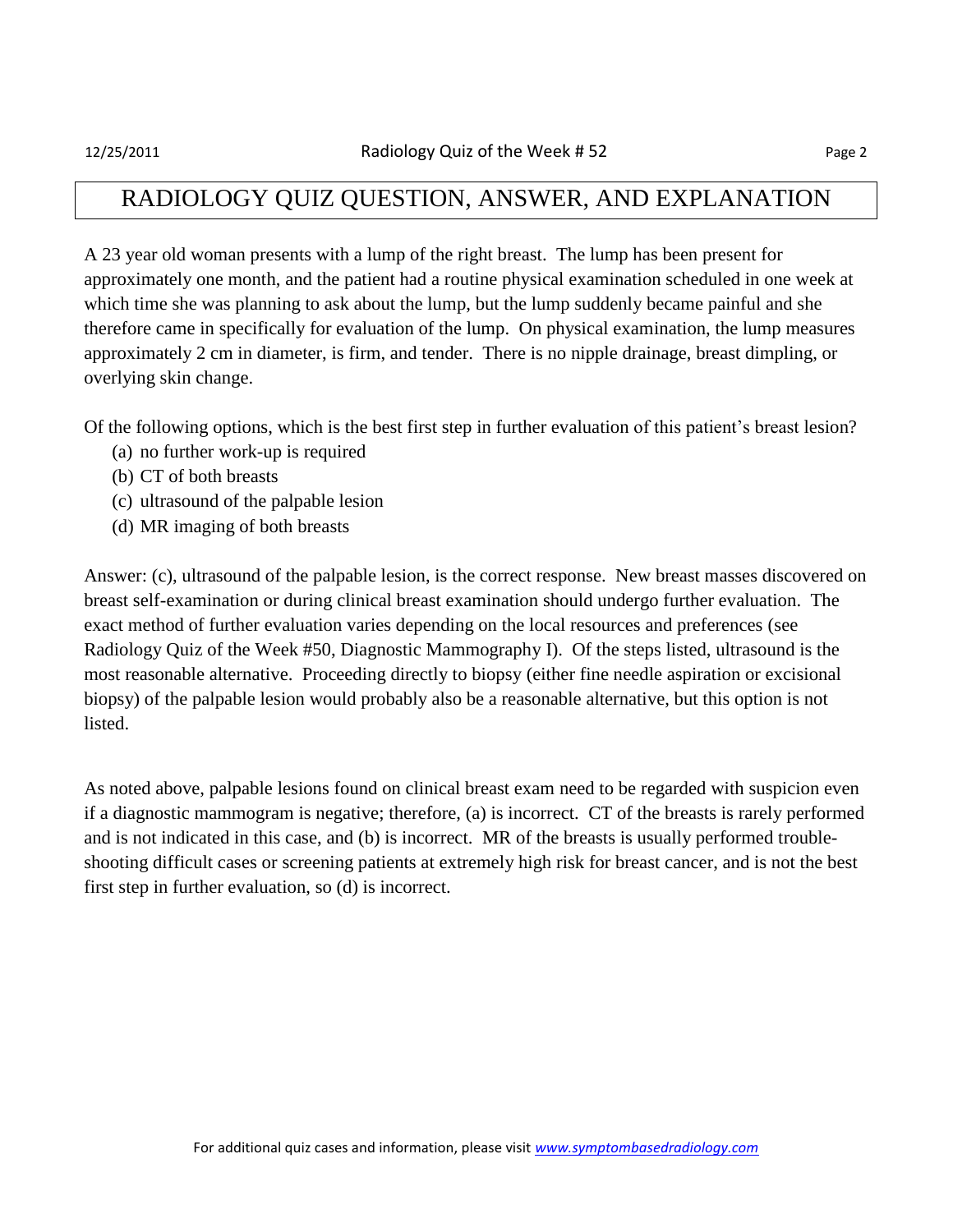# IMAGING STUDY AND QUESTIONS

The patient underwent further imaging:



Imaging questions:

- 1) What type of study is shown?
- 2) Are there any abnormalities?
- 3) What is the most likely diagnosis?
- 4) What is the next step in management?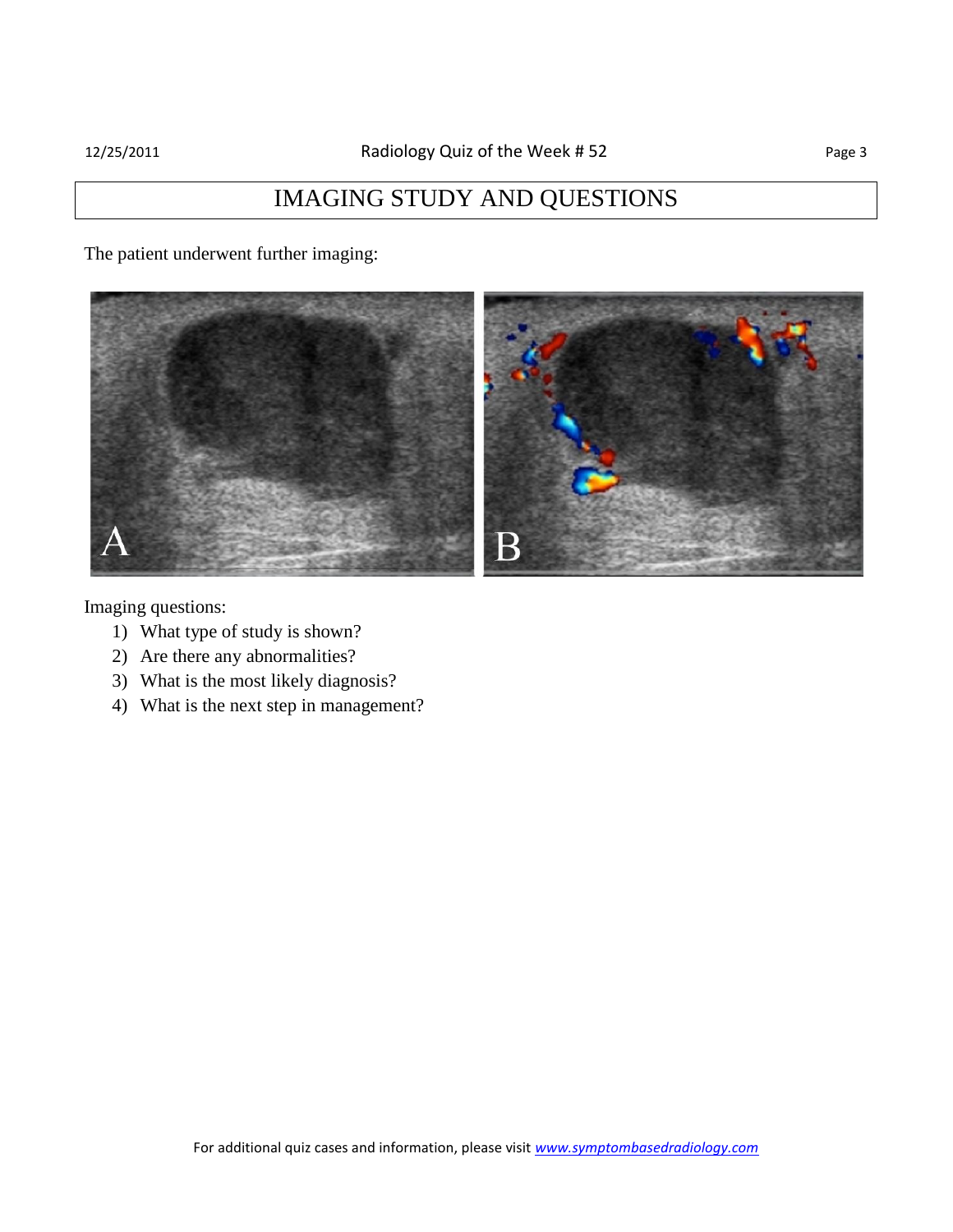## IMAGING STUDY QUESTIONS AND ANSWERS



Imaging questions:

- 5) What type of study is shown? A is a gray-scale ultrasound study, and B is a color Doppler ultrasound study.
- 6) Are there any abnormalities? Yes. There is a hypoechoic well-marginated mass (white arrows in A) with posterior enhancement (black arrows in A) showing peripheral flow on color Doppler imaging (white arrows in B).
- 7) What is the most likely diagnosis? The lesion does *not* represent a simple cyst, which would show no internal echoes on ultrasound evaluation. The lesion may represent a hypovascular mass, a complicated cyst, or a breast abscess.
- 8) What is the next step in management? Biopsy of the lesion.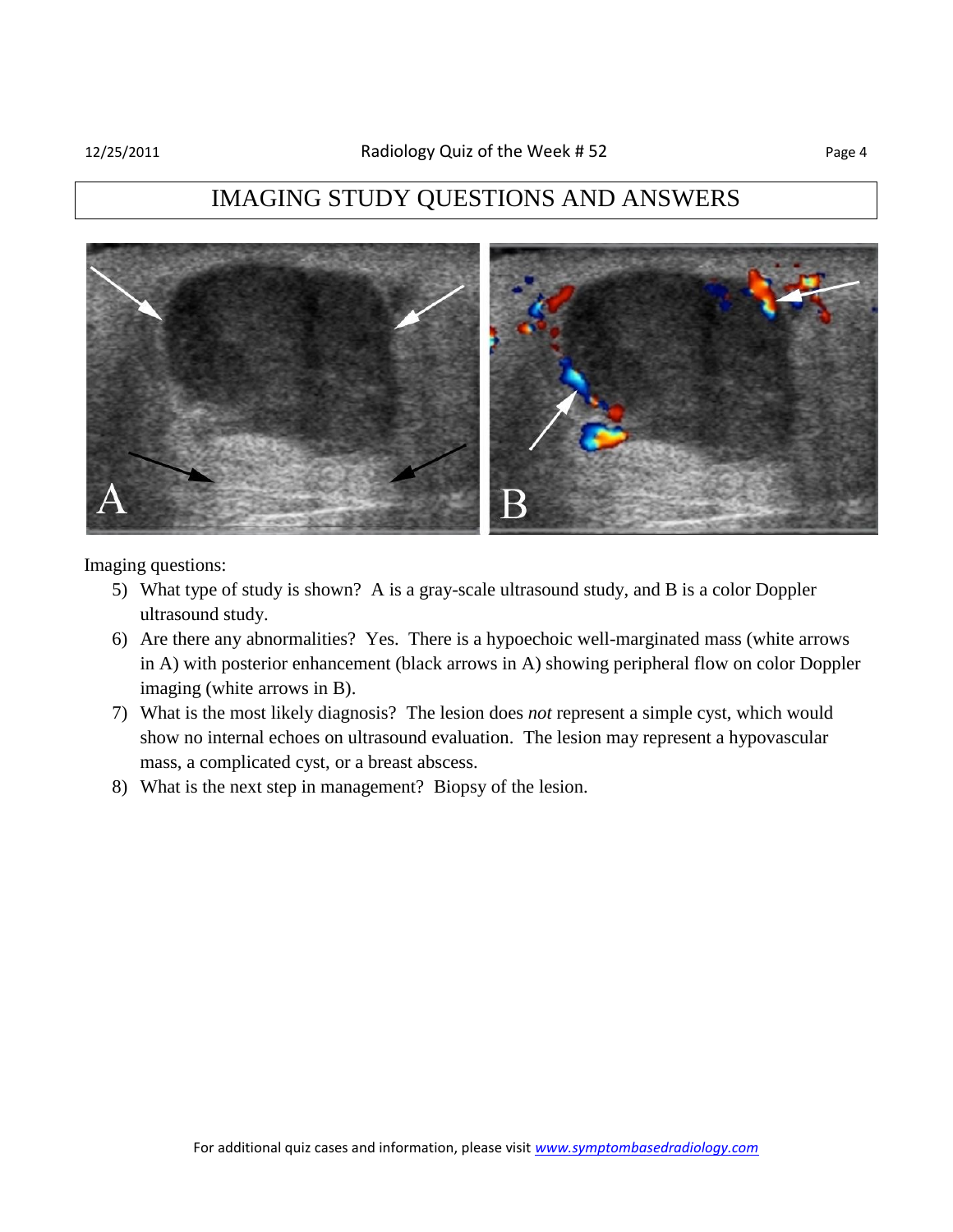# PATIENT DISPOSITION, DIAGNOSIS, AND FOLLOW-UP

The patient underwent excisional biopsy of the lesion, which was found to represent a ruptured epidermal inclusion cyst on microscopic evaluation.